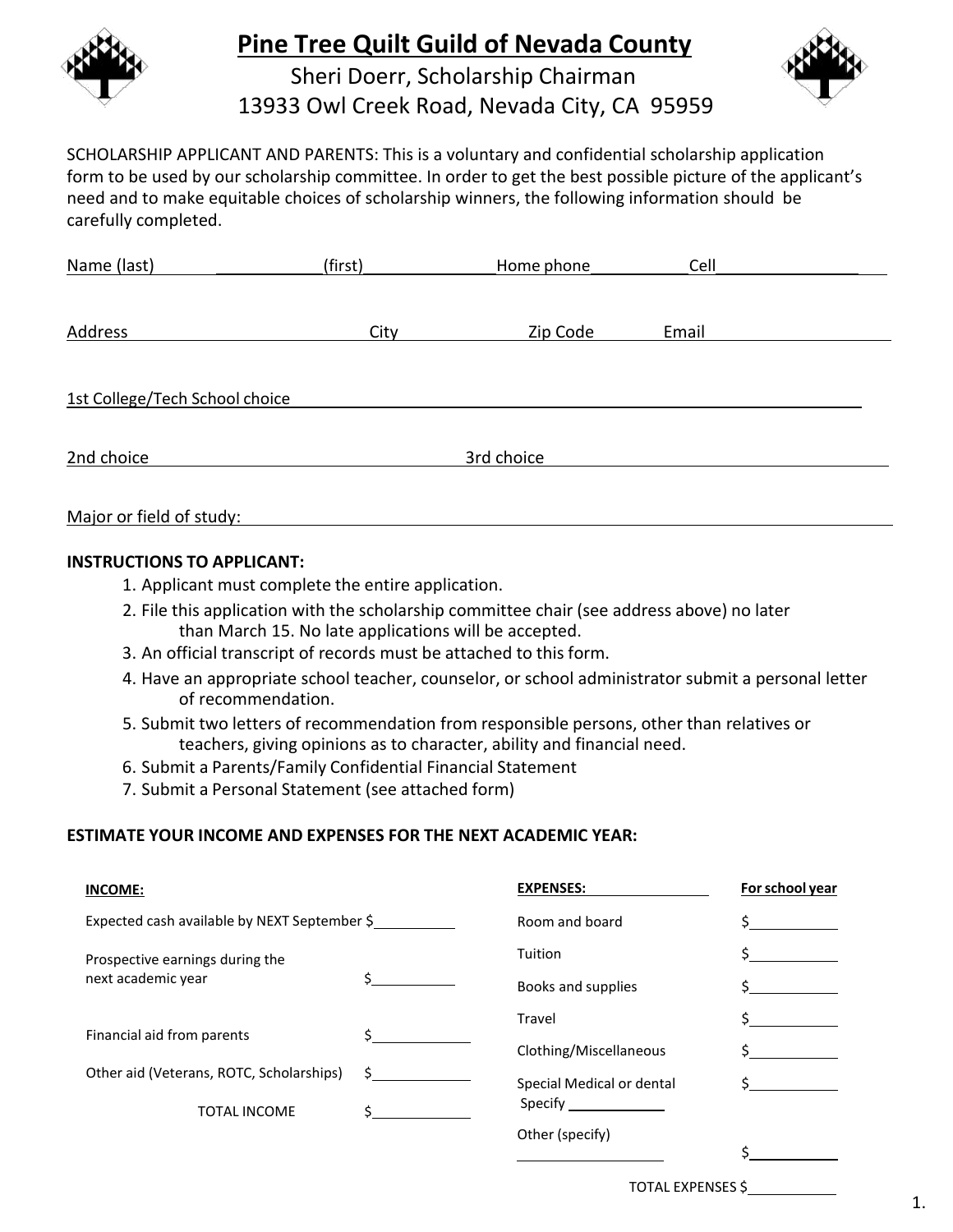## **PARENTS' CONFIDENTIAL FINANCIAL STATEMENT**

| Length of time with present employer: Father ___________ Mother_________                                                       |  |  |  |  |  |
|--------------------------------------------------------------------------------------------------------------------------------|--|--|--|--|--|
| Approximate yearly (gross) income \$                                                                                           |  |  |  |  |  |
| Do you own, or are you buying your own home?<br><u>Do you own, or are you buying your own home?</u>                            |  |  |  |  |  |
| Extraordinary expenses such as medical, alimony, etc. __________________________                                               |  |  |  |  |  |
| How much money have you saved toward this student's college education? __________                                              |  |  |  |  |  |
| How much money has your son/daughter saved?<br>Mow much money has your son/daughter saved?<br>1                                |  |  |  |  |  |
| How much money per year do you expect this student will need to attend college?                                                |  |  |  |  |  |
|                                                                                                                                |  |  |  |  |  |
| Do you think that you can do this for four years or more?<br><u>Now you think that you can do this for four years or more?</u> |  |  |  |  |  |
| How much per year do you expect this student to earn or contribute?                                                            |  |  |  |  |  |
| Are you expecting help from other relatives? (grandparents, older children etc.)?                                              |  |  |  |  |  |
| Do you have other children in college? If so, where and how many more years?-                                                  |  |  |  |  |  |

Do you have older children you have already assisted through college?

Please use the rest of this form (and an attached sheet if necessary) to explain any special problems or unusual circumstances which make it difficult for you to contribute a reasonable amount toward this student's education.

**PARENT'S CERTIFICATION: We hereby declare that we have read the statements above, and, to the best of our knowledge and belief, are correct.**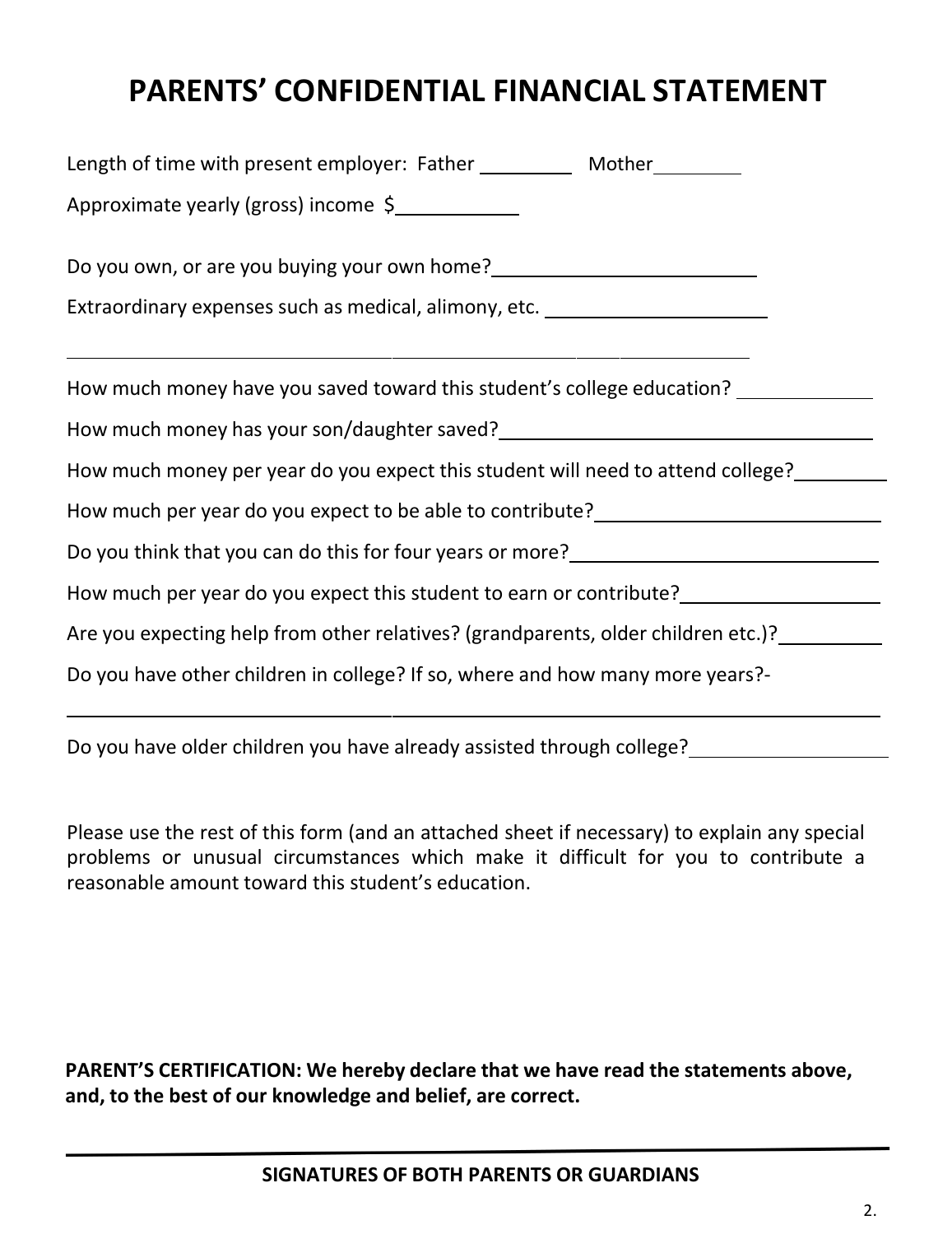# **AUTOBIOGRAPHY**

**Write below a short autobiography. Include in it why you wish to receive a scholarship, your plans for the future, the kind and number of books you read outside of classroom assignments, any hobbies which you pursue, a statement of your past and present financial circumstances not adequately explained or made clear on the previous pages, and anything beyond or in elaboration of the foregoing questions which you think material.**

**STUDENT CERTIFICATION: I hereby declare that I have read all the statements on this application and to the best of my knowledge and belief, they are correct.**

*I consent to be recognized for any grants or scholarships awarded me. YES NO (initial)*

**Signature Date**

**\_ \_**